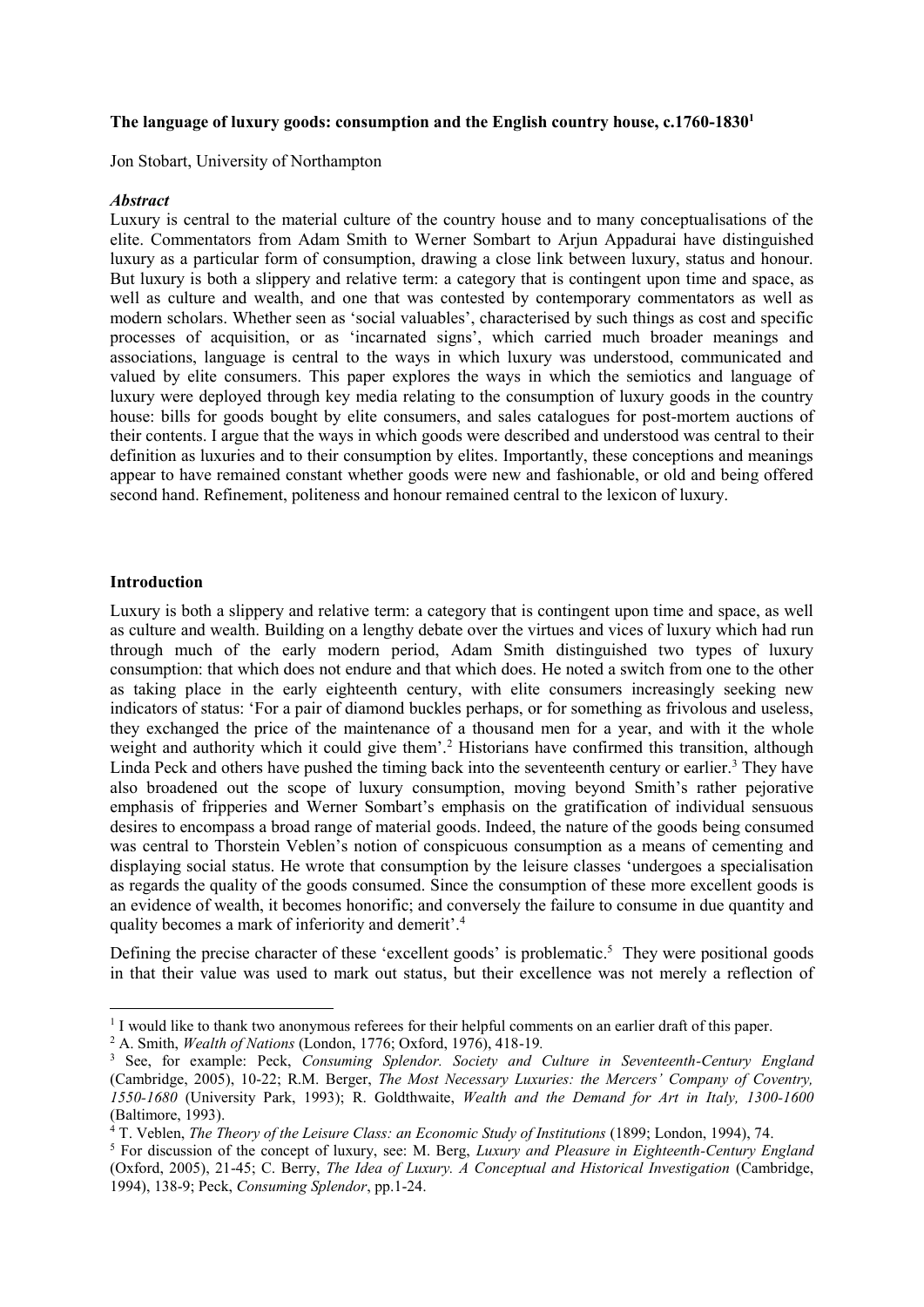cost.<sup>6</sup> Whilst his name has been attached to goods consumed in this way, Veblen himself was aware of the need for discernment on the part of the consumer to identify and consume the right sort of goods: 'to discriminate with some nicety between the noble and the ignoble in consumable goods'. <sup>7</sup> Writing in 1577, William Harrison noted that 'in noblemen's houses it is not rare to see abundance of arras, rich hangings of tapestry, silver vessel, and so much other plate as may furnish sundry cupboards'. He went on to note that, in the houses of knights and gentlemen, there might be found: 'tapestry, turkey work, pewter, brass, fine linen, and thereto costly cupboards of plate'.<sup>8</sup> By the eighteenth century, some of these goods had fallen from fashion; overtaken by more novel items: pewter was replaced by earthenware and porcelain, turkey work by mahogany, and tapestry (to an extent) by damask wall hangings.<sup>9</sup> But a focus on the home remained important. Looking back from the early twentieth century, Sombart drew on contemporary sources to argue that domestic luxury formed the area of enormous and growing expenditure: crystal lamps, busts and medallions, carved marble chimneys, Asian textiles, gilded furniture and magnificent clocks.<sup>10</sup> The impression is confirmed by Amanda Vickery's recent tour de force of the Georgian interior, although she notes that new luxuries were balanced by others that were more established, much of the spending of mid-eighteenth-century gentlemen still being centred on coaches, horses and wine cellars. <sup>11</sup> A similar blend is seen in Fanny Burney's *Cecilia*. When Miss Larolles plans to go to the sale at Lord Belgrade's house, she has in mind a rather different set of goods. When asked by Cecilia what will be sold there, she replies: 'O every thing you can conceive; house, stables, china, laces, horses, caps, every thing in the world'.<sup>12</sup>

These lists underline the importance of luxury goods to elite consumption and highlight the country house as a key site for luxury consumption: a place where no expense was spared to make a very public statement of the wealth, taste and connoisseurship of the owner.<sup>13</sup> In this sense, luxuries can be defined in a rational and purposeful sense. For Veblen and, when it comes down to historical specifics, for Sombart as well, luxury conveyed and communicated status. This links to the idea of luxuries as 'social valuables', characterised by their high cost; 'the patron-client relations of production and trade, and the protection and reproduction of status systems'.<sup>14</sup> To these anthropological perspectives we might usefully add cultural definitions of luxury goods which centre on them as 'incarnated signs' carrying broader meanings and associations. Understanding the social and cultural meaning of these signs depends on semiotic virtuosity, whilst consuming luxury in an appropriate manner draws on specialised knowledge.<sup>15</sup> Both of these must be learned by the discerning consumer, sometimes through systems of formal education as Bourdieu argues, but also via cultural institutions such as the Grand Tour and everyday processes of sociability and consumption.<sup>16</sup> In all of these contexts, language was central to the ways in which luxury was understood, communicated and valued by elite consumers.

 $\overline{a}$ 

<sup>6</sup> F. Hirsch, *Social Limits to Growth* (London, 1977).

<sup>7</sup> Veblen, *Theory of the Leisure Classes*, 74.

<sup>8</sup> W. Harrison, *The Description of England* (London, 1587), 197.

<sup>9</sup> For a good overview, see J. De Vries, The *Industrious Revolution. Consumer Behaviour and the Household Economy, 1650 to the Present* (Cambridge, 2008), 122-85.

<sup>10</sup> Sombart, *Luxury and Capitalism*, 105.

<sup>11</sup> A. Vickery, *Behind Closed Doors. At Home in Georgian England* (New Haven, 2009), 124-5. See also H. Grieg, 'Leading the fashion: the material culture of London's *beau monde*', in J. Styles and A. Vickery (eds), *Gender, Taste and Material Culture in Britain and North America 1700-1830* (New Haven, 2006), 293-313 <sup>12</sup> F. Burney, *Cecilia. Memoirs of an Heiress* (first published 1782; London, 1986), 28.

<sup>&</sup>lt;sup>13</sup> See B. Blondé, 'Conflicting consumption models? The symbolic meaning of possessions and consumption amongst the Antwerp nobility at the end of the eighteenth century', in B. Blondé, et al (eds) Fashioning *Old and New, Changing Consumer Patterns in Western Europe, 1650-1900* (Turnhout, 2009), 65-71.

<sup>14</sup> Berg, *Luxury and Pleasure*, p.30.

<sup>15</sup> A. Appadurai, 'Introduction: commodities and the politics of value', in idem (ed) The *Social Life of Things: Commodities in Cultural Perspective* (Cambridge, 1986), 3-63.

<sup>16</sup> P. Bourdieu, *Distinction. A Social Critique of Judgement and Taste* (London, 1986); J. Black, *The British Abroad: The Grand Tour in the Eighteenth Century* (Stroud, 2003); D. Arnold, 'The illusion of grandeur? Antiquity, grand tourism and the country house', in idem, *The Georgian Country House. Architecture, Landscape and Society* (Stroud, 1998), 100-116.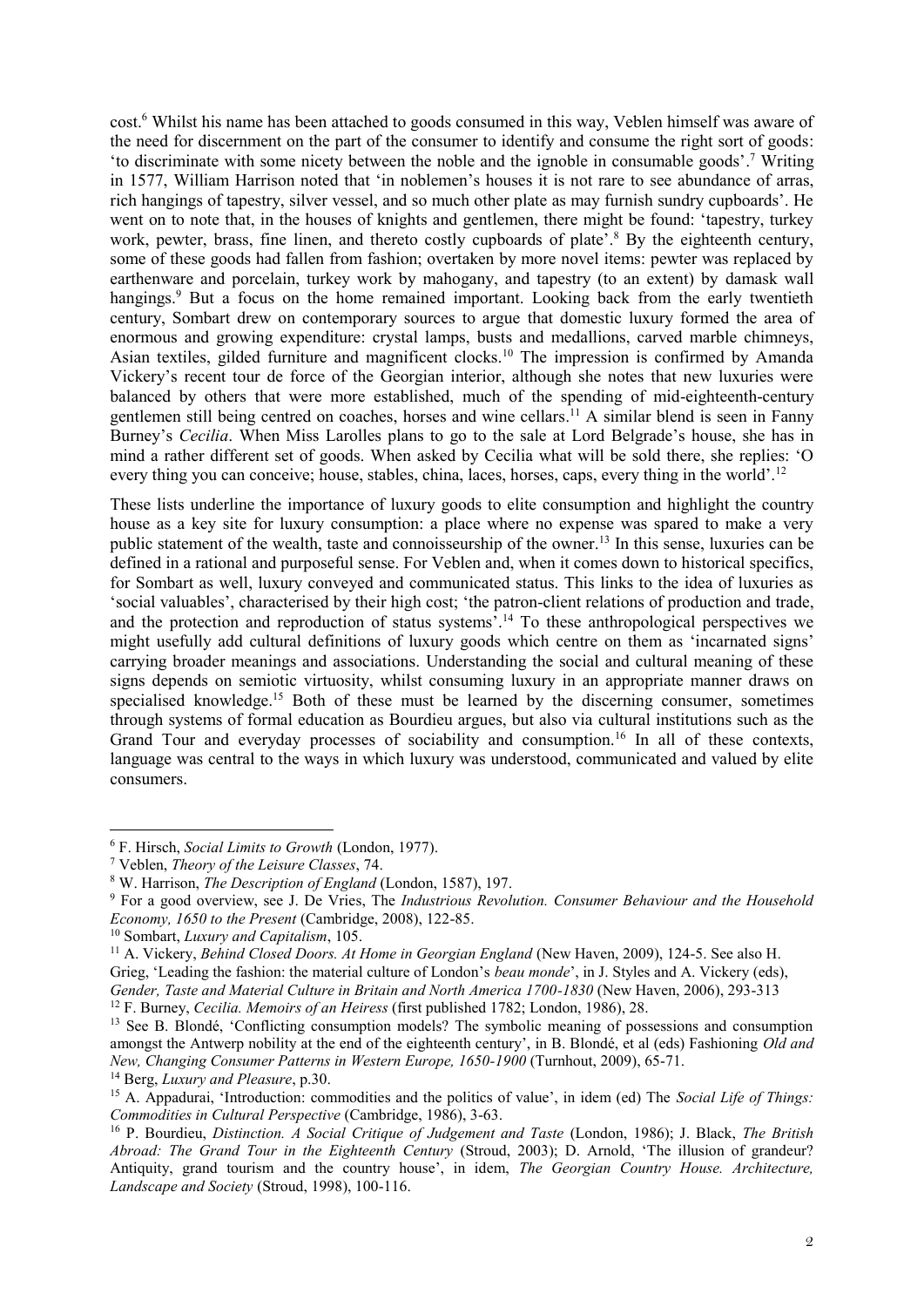In this paper, I want to explore the semiotics of luxury and the pragmatics of representing and communicating luxury through written sources. This is done through discourse analysis of two key media relating to the consumption of luxury goods in the country house: bills for goods bought by elite consumers, and sales catalogues for post-mortem auctions of their contents. The former were primarily intended as lists of goods supplied, together with their cost; but they also comprised descriptions which in effect offered post-purchase reinforcement of the material and cultural attributes of the goods. Catalogues were produced by the auctioneers and distributed in advance of the sale and operated as advertisements for the goods on offer as well as guides to the timing and organisation of the sale. Their lists of goods were thus promotional as well as descriptive, making the use of language doubly significant. My sample of bills is drawn from the archive of the Leighs of Stoneleigh Abbey in Warwickshire. It covers three generations: Edward, third Lord Leigh (1684-1738); Thomas the fourth Lord (1713-49), and his son Edward (1743-86). The sales catalogues cover twenty-four auctions at a range of country houses in Northamptonshire held during period 1760-1832.<sup>17</sup> Fourteen of the properties were owned by gentlemen or esquires, three by titled aristocrats (including a notable local magnate: the Earl of Halifax), two by women, and five by people for whom we have only a name.

Drawing on Arjun Appadurai's register of luxury, I first consider the ways in which language was used both to identify goods as luxuries and link them into wider systems of meaning. This is a surprisingly neglected area, despite the existence of a large literature which discusses contemporary views on luxury, largely framing this in terms of political thought or moral issues. Christopher Berry and John Sekora, for example, discuss changes in the ways in which luxury was conceived and expressed, often in a strongly critical light.<sup>18</sup> Naturally, such work touches on language, but focuses on how it related to luxury as a concept rather than luxury goods as material objects. My concern here is the latter, particularly the pragmatics of representing goods as luxuries (and in effect to define luxury) in language, and the ways in which language was used to associate luxury with other cultural categories. In addition to generic associations with gentility and elegance, with their connotations of refined taste, I focus on the presence of goods described as antique and briefly consider their place in the country house. The second half of the paper then considers luxury in terms of semiotic virtuosity and its association with knowledge systems – the ways in which luxuries were set within wider cultural contexts of learning, consumption and understanding. Here, I argue that cultures of collecting, genres of painting, and exotic associations were all important in emphasising the quality of luxury goods, and that the language deployed was crucial in linking goods and cultures.

## **Writing luxury: the use of language**

Many of the goods in country houses could be defined as luxuries by their price or the complexity of their production or acquisition. At Stoneleigh Abbey, these included damask, silk lace and goose feathers supplied by John Burroughs in 1710; wallpapers hung by Bromwich and Leigh in 1765, and a wide range of silverware from Thomas Gilpin through the 1740s-1760s.<sup>19</sup> The quality and cost of these items helped to create an appropriately grand and luxurious interior in the Leigh's country seat. A similar range of luxury goods were dispersed in country house sales. The drawing room curtains sold on the second day of the Barton Hall sale were made of 'rich crimson silk damask ... lined, with tassels and fringe', whilst the 3x5 foot pier glass from the dining room in Rolleston Hall was set in 'strong frame, richly carved with elegant top ornaments gilt in burnished gold'.<sup>20</sup> We might imagine that such costly materials spoke for themselves, but descriptions in bills and sales catalogues took great pains to detail and augment their status through the careful use of language, deploying a range of adjectives to emphasis key attributes of the goods.

 $\overline{a}$ <sup>17</sup> The Stoneleigh Abbey bills are held at the Shakespeare Central Library and Archive (SCLA) DR18/5. The catalogues are kept in the Local Studies Collection of Northamptonshire Central Library (NCL).

<sup>18</sup> J. Skekora, *Luxury: The concept in Western Thought, Eden to Smollett* (Baltimore, 1976); C. Berry, *The Idea of Luxury: A Conceptual and Historical Investigation* (Cambridge, 1994). See also Peck, *Consuming Splendor*, 6-14; Berg, *Luxury and Pleasure*, 21-45; Berry, *The Idea of Luxury*, G. McCracken, *Culture and Consumption: New Approaches to the Symbolic Character of Consumer Goods and Activities* (Bloomingon, Indiana, 1988). <sup>19</sup> SCLA, DR18/5/1808; DR18/5/2216; DR18/5/3121

<sup>20</sup> NCL, M0005646NL/5, Barton Hall, 1784, 13; NCL, MOOO5647NL/2, Rolleston Hall, 1801, 20.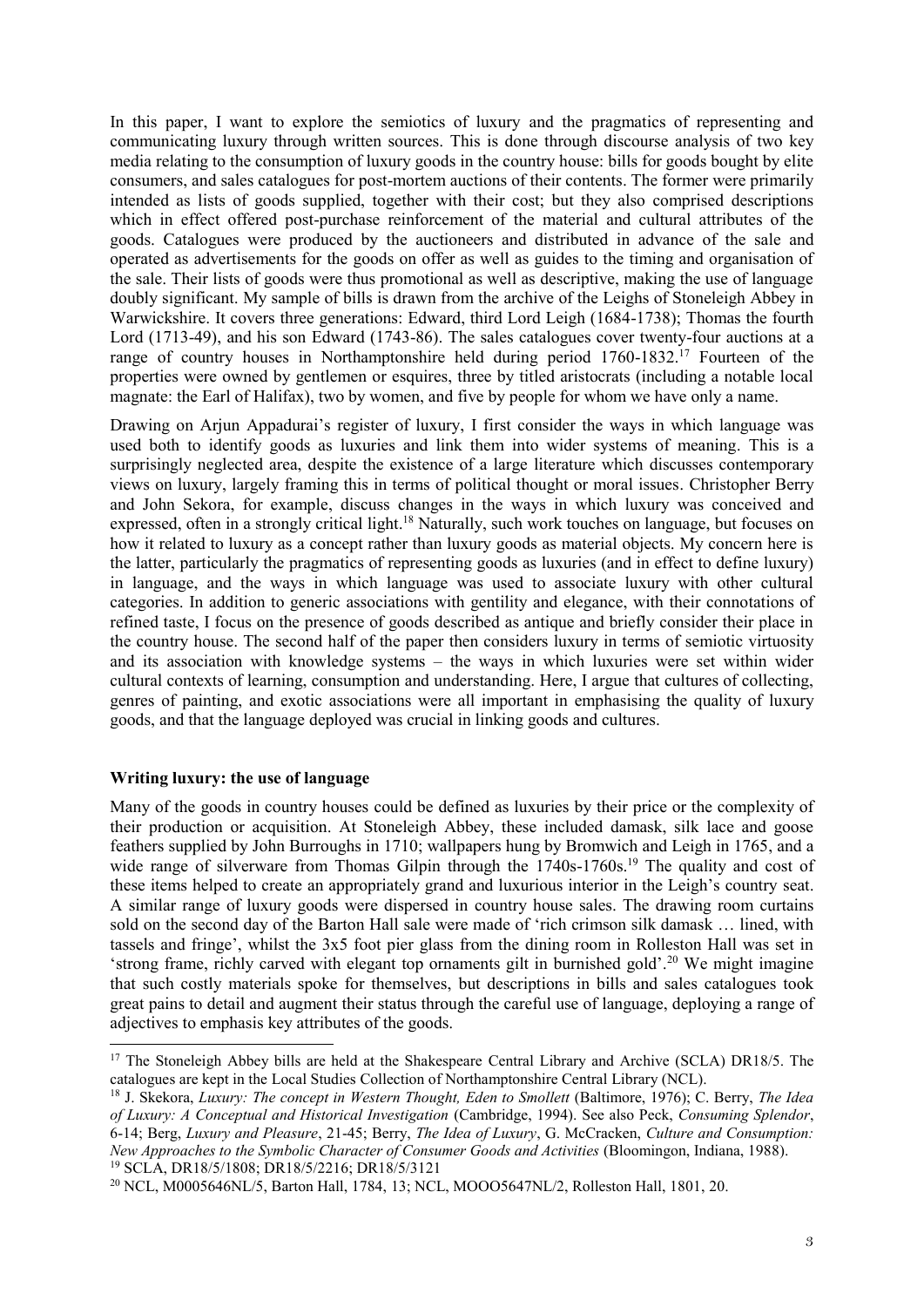Looking across the bills as a whole, the word most commonly employed to communicate superior quality was 'fine'. This was used to describe anything from tea and coffee, through table linen and wallpaper, to furniture, and might be seen as so broad as to be effectively meaningless. In some cases, it was a stock descriptor which retailers employed to distinguish different grades of a particular product. Thomas Ballard, for example, supplied the Edward, fifth Lord Leigh, with green tea and finest green tea, hyson and fine hyson; but even here it connoted goods which were better the norm. When linked to longer descriptions, it leant goods a feel of luxury. We see this in the 'very fine large glass' and 'very fine japann'd table' supplied by Thomas Davies in 1711 and in the 'fine saxon blue stock emboss'd paper' hung by Bromwich and Leigh in 1763.<sup>21</sup> Given the cost of these items (the mirror was 22 guineas, whilst a room hung with saxon wallpaper came to £5 14s 9d), such descriptions underscored material quality, and the ability of these goods to reflect and communicate Edward Leigh's wealth and dignity. Significantly, perhaps, it was often the higher order luxury goods which were described in most detail by their suppliers, a point nicely illustrated through two examples. In 1763, Edward began to refurnish Stoneleigh Abbey in anticipation of his coming of age the following year. He engaged the London upholsterer Thomas Burnett to supply a large range of furnishings, who in turn contracted the furniture makers William Gomm & Co. The bill presented by the latter ran to sixty pages and incorporated detailed descriptions of each piece supplied, including: 'an exceedingly handsome mahogany communion table, the feet very neatly carved with flowers and foliage, the frame very richly carved; on the front a cherubim's head foliage and flowers'.<sup>22</sup> This level of detail reflects something of the difficult in succinctly describing the luxury of material objects. It also echoes the time and care that went into producing this piece of furniture, the quality of which is hammered home with superlatives: 'handsome', 'neat' and 'rich'. The quantity and quality of the furniture supplied through Burnett must have given a huge lift to the feeling of wealth and luxury at Stoneleigh Abbey – an image reinforced by considerable spending on stuccowork, wallpaper, books, artwork and silverware. 23

Luxury was carried beyond the walls of the house through the personal appearance of the owner and his servants, and his means of conveyance. Edward Leigh also spent lavishly on a new carriage, the *pars pro toto* of an elite lifestyle, which merged old repertoires of status consumption with newer concerns for fashionability.<sup>24</sup> The vehicle was described on the bill from John Cope as having 'neat ornamentl mouldings, painted with a glaz'd ruby colour, and the arms and dignity in very large mantles, and all the framework gilt, and the roof, back and sides japan'd'.<sup>25</sup> The total cost of £130 reflected both the workmanship and the public statement that such a coach would make. Again, the language is as telling as the description, the work being 'neat' and reference made to Edward's 'dignity' as a peer of the realm. Carriages were luxuries by any standard. The language in the bill reinforced the idea of luxury by emphasising both the aesthetic quality and material qualities of the vehicle, helping to communicate its visual impact through words.

A similar range of superlatives was deployed when it came to selling a much wider range of goods from country houses, some of which were not self-evidently luxuries. Here, descriptions took on extra significance as declarations of luxury.<sup>26</sup> That said, the lexicon of those compiling the catalogues was reasonably constrained. Some catalogues remained very objective in their descriptions, in extreme cases utilising no qualitative adjectives at all.<sup>27</sup> This may have been an extreme response to the strictures expressed by one auctioneer who wrote in a catalogue for a sale at a very large country

<sup>21</sup> SCLA, DR18/5/5998, DR18/5/1855, DR18/5/4402.

 $22$  SCLA, DR18/5/4408. This table is still located in the chapel at Stoneleigh Abbey.

<sup>&</sup>lt;sup>23</sup> For a more detailed account of this refurbishment and its place in the changing consumption practices of Leighs, see: Stobart, 'Gentlemen an shopkeepers'; A. Gomme, 'Abbey into palace: a lesser Wilton?', in R. Bearman (ed.) *Stoneleigh Abbey. The House, Its Owners, Its Lands* (Stratford-upon-Avon, 2004), 82-115.

<sup>24</sup> P. Burke, The *Historical Anthropology of Early-Modern Italy* (Cambridge, 1987), 139. Vickery, *Behind Closed Doors*, 124, draws an analogy between the eighteenth-century coaches and the present-day helicopter. <sup>25</sup> SCLA, DR18/5/4350.

<sup>26</sup> Here, I am drawing on ideas of speech-act theory. See J.R. Searle, *Speech Acts. An Essay in the Philosophy of Language* (Cambridge, 1969).

<sup>27</sup> These were: NCL, M0005644NL/2, Cottingham (1761), NCL, M0005646NL/4, Bramton (1779), NCL, M0005647NL/7, Laxton Hall (1801).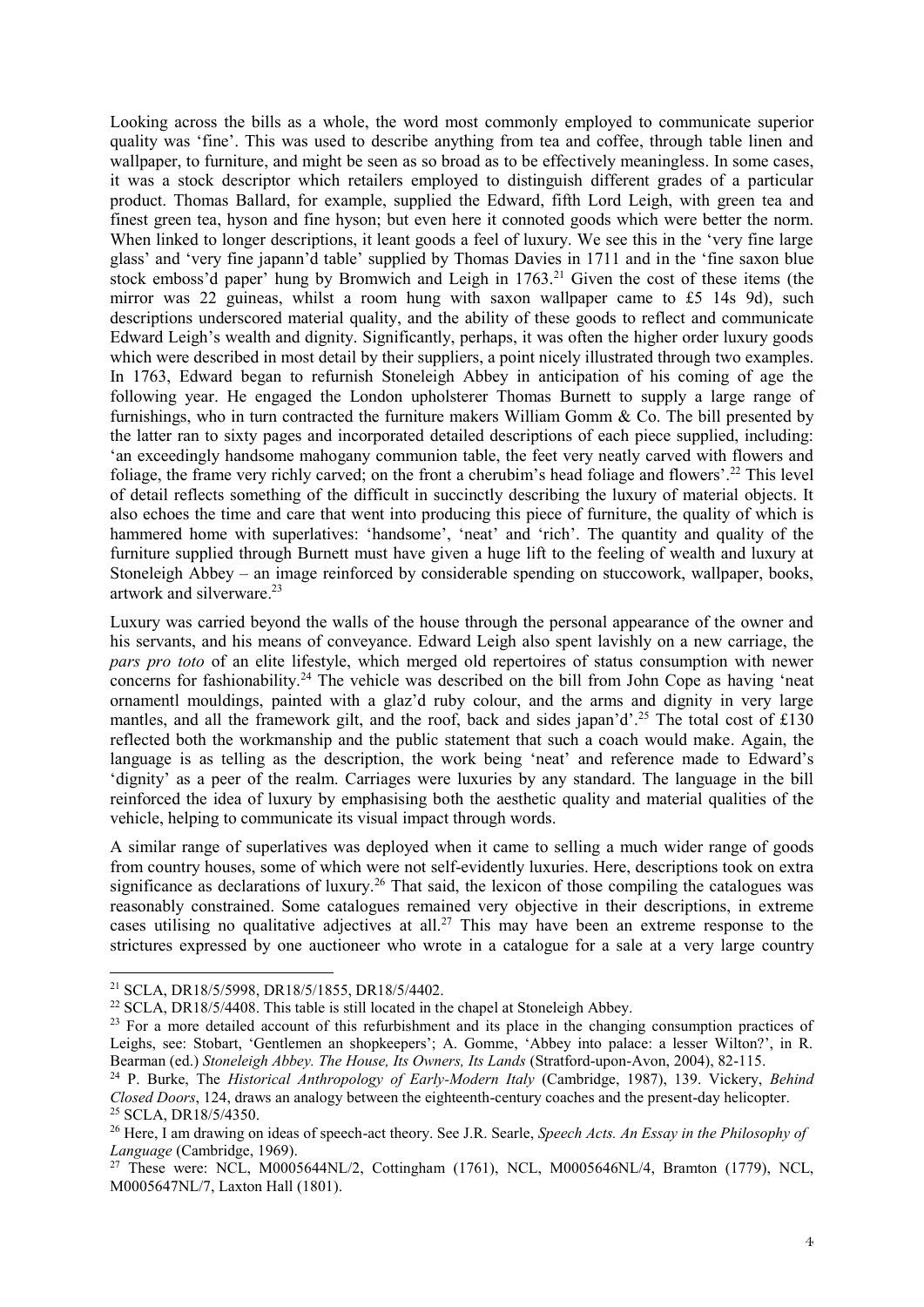parsonage that: 'Bombast Puffing of Pictures, as well as of other Articles, is always ridiculous; as not furnishing any just or clear Ideas by which the unskilled may form any judgment of their Merits, but at the same time never fails to excite the Laughter and Contempt of the Connisseur [*sic*.]'.<sup>28</sup> Most auctioneers were less modest and a handful waxed lyrical about the quality of the goods on offer, providing lengthy descriptions and endorsements of a range of luxury items. As in the bills sent to the Leighs, many of these involved close descriptions of the materials and design of the pieces. Mahogany was almost ubiquitous by the 1760s, but carving and upholstery made furniture more luxurious in Sombartian, sensuous terms, and offered more potential for elaborate descriptions. With window curtains, the possibilities were almost endless and the catalogues were careful in their descriptions of fabrics, styles and colours. At the 1792 sale of Sir Richard Cave's possessions from Stanford Hall, the principal bed chamber contained 'two sets of beautiful striped and flowered chintz pattern cotton festoon window curtains, 13 feet long, 3 breadths each, lined with calico and fringed, to correspond with the bed'. A few years later, the sale at Hazlebeach Hall included, in the drawing room, '3 handsome *Azure* Calico Window Curtains, trimmed with *Puce* Fringe'.<sup>29</sup> Handsome as the word most commonly used to described curtains, but elegant, fine, neat, lofty and rich were also deployed in an attempt to communicate something of the desirable nature of these textiles and 'declare' them as luxuries. 30

More intricate pieces allowed some auctioneers to really exercise their linguistic muscles. For example, at the Rolleston Hall sale, Lot 252 in the Best Chamber was described as a 'mahogany case of four large, and two small compress drawers; the upper part, with folding doors, encloses a valuable ebony cabinet, *the fronts of the drawers of which are* MOST DELICATELY PENCILLED *with the history of the journeying the Israelites in the Wilderness, and a great number of exquisite miniature figures*'.<sup>31</sup> Such ornately decorated cabinets were often found in English country houses, sometimes having been bought whilst on the Grand Tour.<sup>32</sup> Capturing their intricacy and communicating their sensory luxury and significance was easy task. Although mainly descriptive, the auctioneer's account highlights the quality of the drawings: they were 'delicately pencilled' and 'exquisite'. Later in the same catalogue, this auctioneer offered the widest ranging (and certainly the longest) description of a single lot:

325, VERY CAPITAL EIGHT-DAY CHIME CLOCK, which plays, from two barrels, twenty-one favourite and select tunes, in a very handsome root-vaneered [sic] case, ornamented with gilt brass pillars and mouldings

*The train and movement of this valuable clock (which, for accuracy of going, might be relied on in Astronomical observations) was calculated and arranged by the very eminent Mathematician and Horologist* Mr LUDLAM *and the excellent mechanism most correctly executed by that admirable Mechanic and Artist* Mr THOMAS EAYRE*, of Kettering;--* Mr GOODFELLOW*, a friend … of* WILLIAM FORTORY, ESQ. *(whose property it originally was) and eminent as a Professor of Music, was also consulted, and attended closely to its musical department;-- It is no wonder, therefore, that the conjunct abilities of such a TRIO produced a piece approaching so near perfection.*<sup>33</sup>

Here we again have close description of the piece itself, coupled with hyperbole about the process of its design and manufacture, complete with names of all those involved and enhanced by the endorsement afforded by naming its original owner. Used in this way, language reinforced some of the key characteristics of luxury goods: the quality of their materials, intricacy of design, and complexity of manufacture.

 $\overline{a}$ 

<sup>28</sup> NCL, M0005645NL/5, Islip Mills, 1787.

<sup>29</sup> NCL, M0005645NL/11, Stanford Hall, 1792, 5; NCL, M0005647NL/7, Hazlebeach Hall, 1802, 19.

<sup>30</sup> On declaration, see J. Searle, 'A taxonomy of illocutionary acts', in K. Günderson (ed.), *Language, Mind, and Knowledge* (Minneapolis, 1975).

<sup>31</sup> NCL, M0005647NL/2, Rolleston Hall, 1801, 10.

<sup>&</sup>lt;sup>32</sup> For example, at Lamport Hall in Northamptonshire, there are two Neapolitan cabinets bought by Sir Thomas Isham whilst he was touring in Italy in 1677. They cost 250 ducats  $(f62)$ .

<sup>33</sup> NCL, M0005647NL/2, Rolleston Hall, 1801, 13-14.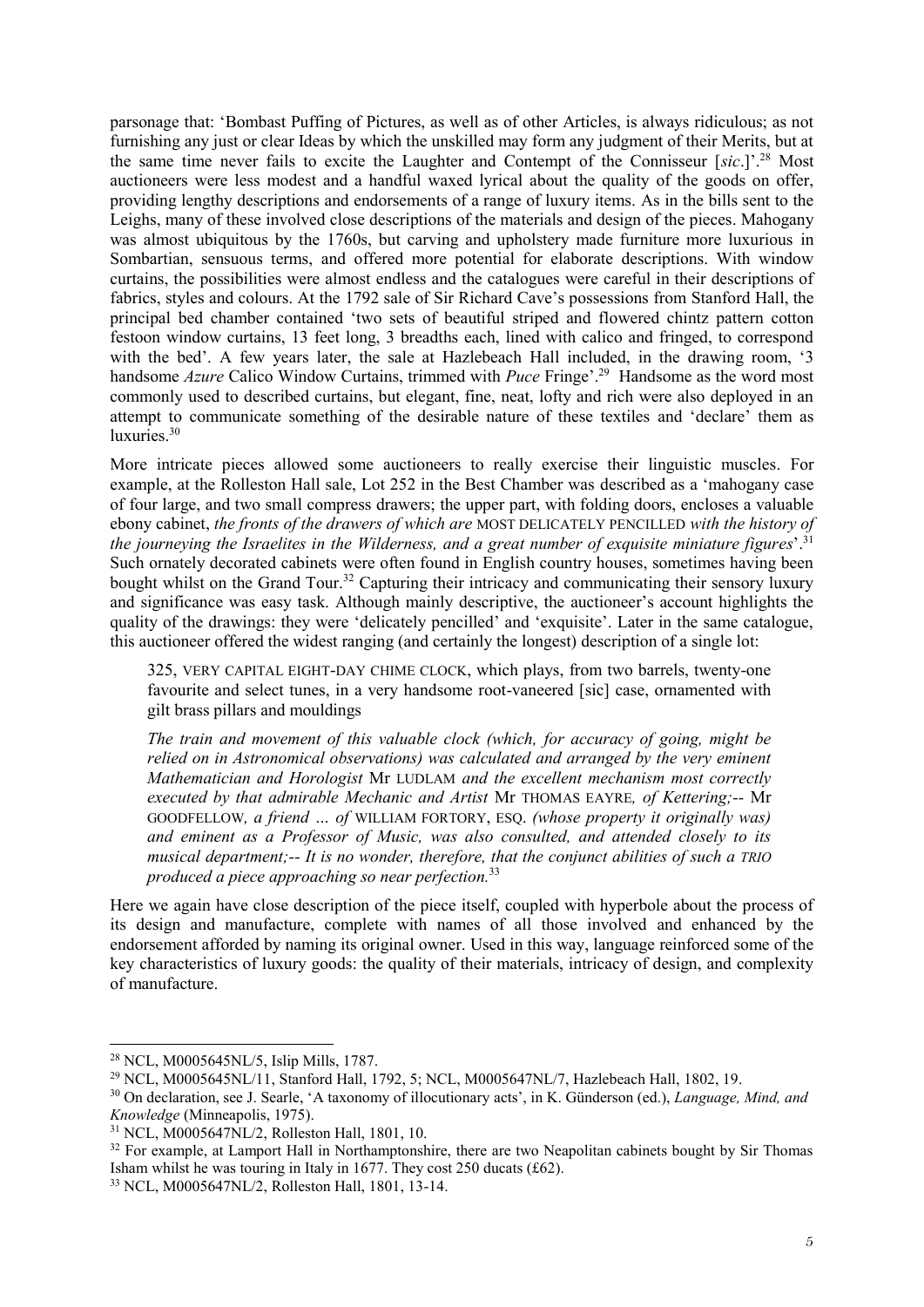Language also tied goods to wider systems of taste and cultural norms. The most common descriptions on the covers of the catalogues were 'genteel' and 'elegant' which, together with neat, 'embodied the social distinctions of provincial gentility'.<sup>34</sup> 'Genuine' was widely used in the late eighteenth century, presumably to reinforce the authenticity of the goods; but this fell into disuse from the turn of the nineteenth century. Apart from these, there were a handful of references to the goods on offer being neat, handsome or useful, and some more surprising suggestions: at Geddington House, the effects of the wealthy squire T. J. Tibbet were described in 1823 as 'very elegant and fashionable', whilst those at the two subsequent sales at Geddington were 'modern and genteel'.<sup>35</sup> Again, we might see these as declarations of the status of the goods: an attempt to create meaning and identity through language.

If we open the catalogues, we find that the most common description was 'handsome', used in sixteen catalogues to describe twelve different types of luxuries, and especially widely deployed in the early decades of the nineteenth century. It was most often applied to furnishings and mirrors, for example with the 'very handsome mahogany case of four drawers and slide' sold at Hazlebeach Hall in 1802 or the 'handsome mahogany oval shape loo table' sold from the Breakfast Room at Wollaston Hall.<sup>36</sup> The masculine connotations of the word are reflected well in these pieces and many others to which the term was applied, including prints and books. However, it was also used to describe feminine furniture in feminine spaces, most notably the 'lady's handsome secretary writing desk, with cylinder top' in the Drawing Room at Brixworth Hall; and also a wide range of china a glassware, including 'two handsome fine ... fruit dishes' and 'two handsome cut glass cups and covers' at Stanford Hall.<sup>37</sup> 'Elegant' was also widely used, being applied to furniture and chinaware, but above all to mirrors, appearing in description of pier and chimney glasses in around one-third of catalogues. It was applied particularly to the carving of the frames and the matching sconces and girandoles as at Hazlebach Hall and Stanford Hall which had respectively: an 'elegant girandole with gilt brass arms', and 'two pair of elegantly treble-light girandoles, neatly carved and ornamented'.<sup>38</sup> 'Neat' was also applied quite widely usually referring to furniture, but also to carriages, mirrors, silverware, clocks and even firearms. For Vickery, this term conveyed taste, but not ostentatious grandeur and was often used to describe wallpapers.<sup>39</sup> Its application in the sale catalogues appears to connote similar meanings of modest good taste. For example, in the Breakfast Room of Welton Place, the sale catalogue notes a 'neat painted three-tier book shelf' and a 'very neat mahogany sofa table'. These are set alongside the grandeur of a 'handsome pier glass in gilt frame' and the subtly of 'three elegant china ornaments'.<sup>40</sup>

All of these adjectives linked into notions of refined and polite taste, thus tying these second-hand goods into wider value systems. It is significant that they played on notions of politeness and respectability; on correctness and restraint, rather than emphasising the opulence and intrinsic luxury of the pieces. Only on rare occasions did adjectives obviously link to either the sensuous nature of luxury or ideas of splendour. Richness is mentioned in just two catalogues, and 'splendid', 'superior' and 'noble' were used very sparingly. We have already seen that lengthy descriptions were used to convey the rich carving of Edward Leigh's communion table and the equally rich decoration of the ebony cabinet at Rolleson Hall. Yet the term itself was eschewed as shorthand for luxury. Instead the most frequently used qualitative description was 'excellent'. Nine catalogues deployed this term to describe furniture, from the 'excellent six-leaved japanned screen' at Stanford Hall to the 'excellent mahogany writing table with three drawers, brass bound on wheel castors, the top covered with leather' at Wollaston Hall. Its precise meaning is difficult to discern, but comparison with the next two lots at the Wollaston Hall sale is revealing: 'a very good mahogany writing table, completely fitted up

 $\overline{a}$ 

<sup>34</sup> A. Vickery, *The Gentleman's Daughter. Women's Lives in Georgian England*, (New haven, 1998), 161.

<sup>35</sup> NCL, M0005644NL/8, Geddington House, 1823; NCL, M0005645NL/10 Geddington House, 1828, NCL, M0005645NL/13 Geddington House, 1829.

<sup>36</sup> NCL, M0005647NL/7, Hazlebeach Hall, 1802, 15; NCL, M0005644NL/5, Wollaston Hall, 1805, 15.

<sup>37</sup> NCL, M0005646NL/15, Brixworth Hall, 1727, 14; NCL, M0005646NL/11 Stanford Hall, 1792, 12. On the gendered nature of different interiors, see: Vickery, *Behind Closed Doors*, passim; J. Kinchin, 'Interiors: nineteenth-century essays on the "masculine" and the "feminine" room', in P. Kirkham (ed.) *The Gendered Object* (Manchester, 1996), 12-29.

<sup>38</sup> NCL, M0005647NL/7, Hazlebeach Hall, 1802, 12; NCL, M0005646NL/11, Stanford Hall, 1792, 10.

<sup>39</sup> Vickery, *Behind Closed Doors*, 180-182.

<sup>40</sup> NCL, M0005644NL/13, Welton Place, 1830, 24-5.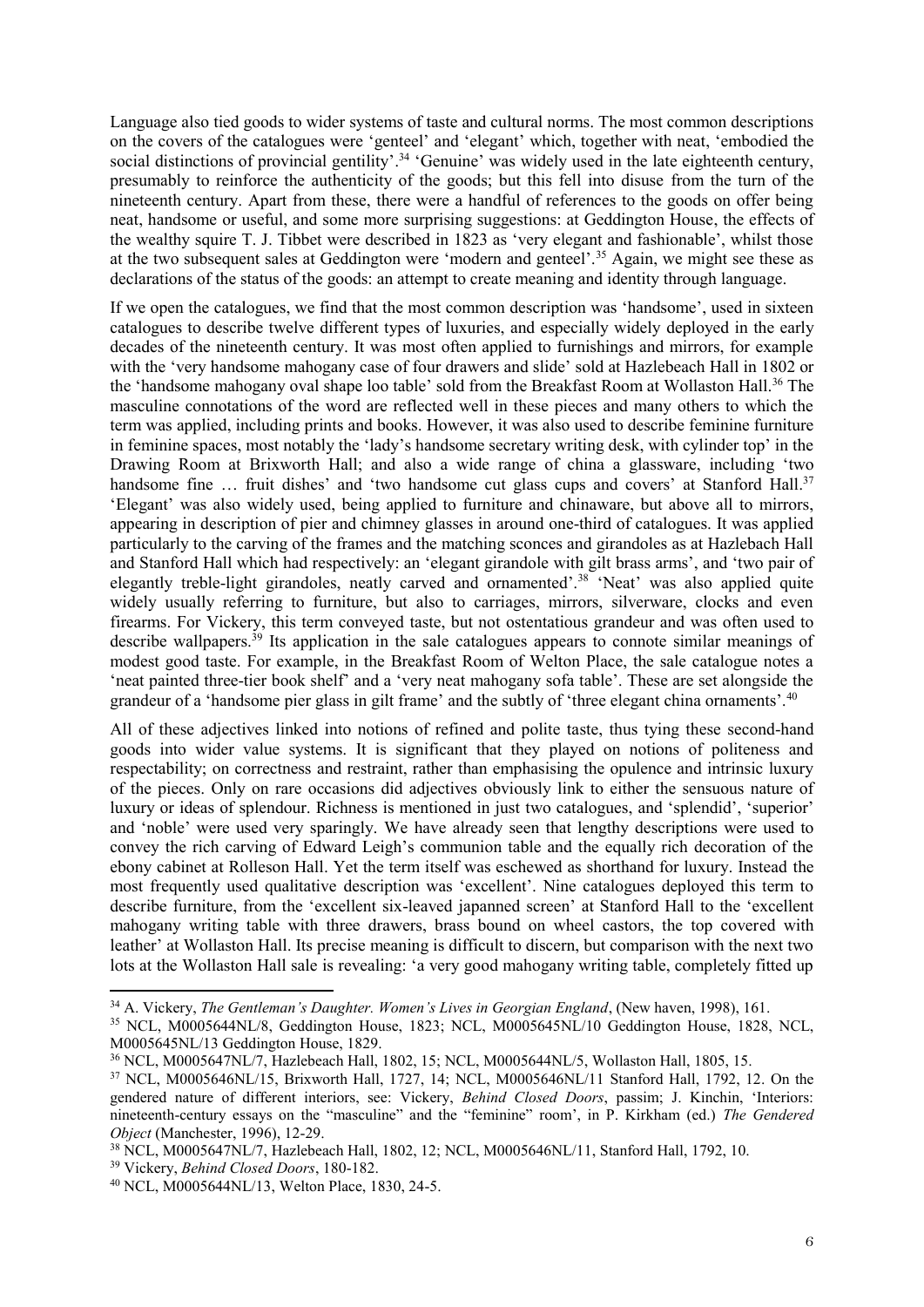with seven drawers' and 'a mahogany one-flap table with shifting flap to join'.<sup>41</sup> Whilst there is a risk of over-interpretation, there appears to be a distinction drawn in terms of the complexity of the piece and the level of finish – another example of language being used to differentiating a luxury from a more commonplace piece.

All this suggests that luxury goods were being described and promoted in the sales catalogues primarily in terms of their meaning and position within the context of polite taste. In this way, luxury was linked to broader value systems that were inclusive rather than exclusive: elegance, neatness and gentility were touchstones for the gentry as well as the aristocracy. One exception to this was the term 'antique' which was deployed from at least 1792 to connote high quality pieces from an earlier age. It remained an uncommon description at least through to the 1840s, despite the growth of the antiques trade in London, initially in Soho and later around Bond Street and Jermyn Street.<sup>42</sup> However, its use in sales catalogues both reflected and promoted the growing interest amongst some gentlemen and aristocrats in the old as well as the ancient. Goods described as antique were evidently different and in some sense more desirable than other luxuries. As well as their obvious link to the past – an association which was increasingly desirable as romanticism took hold of elite sensibilities from the late eighteenth century – they were associated with scarcity, uniqueness and distinction.<sup>43</sup>

Antique was initially linked to china. At the Stanford Hall sale, for example, Sir Richard Cave had 'a pair of fine antique jars and covers', and a 'scarce antique dish'.<sup>44</sup> China was also identified as antique in the sales at Welton Place (1830), where there were 'two antique tea pots' and an 'antique ewer, basin and candlestick', and at Sudborough (1836) which included 'antique china' and an 'antique sideboard glass with branch'.<sup>45</sup> This spread across different places was matched by an expansion into other types of goods. At Brixworth Hall in 1797, the silverware included an 'antique cup and cover'; whilst at Welton Place we see listed an 'antique bureau and bookcase', an 'antique linen chest', and an 'antique table in a carved frame'.<sup>46</sup> This indicates some of the complexity of the term, the meaning of which appears to have been somewhat unstable during this period. It referred to something old rather than ancient (antique being distinct from antiquity); but it was also distinct from something that was merely old. In this way, antique was clearly seen as a virtue – something that would add value to the item being offered for sale, probably by adding extra layers of meaning, particularly in terms of what a proper understanding of its worth might say about the knowledge and taste of the owner. Yet it was a term that could be applied to a wide variety of objects, only some of which would appear to be high quality or high value from their intrinsic qualities or their functions. A linen chest, for example, was usually a very workaday piece of furniture and china was relatively inexpensive, unless it came from an exclusive works such as Sevres or Meissen. Moreover, it does not appear to have necessarily linked to authentic associations, the 'antique India quadrille table' in the drawing room in Mrs Dore's residence in Sudborough being especially puzzling in this regard.<sup>47</sup>

## **Reading luxury: semiotics and knowledge systems**

The notion of antique linked particular goods into wider systems of knowledge, both in terms of an awareness of the antique as a desirable and collectible type, and the ability to distinguish what was valuable and interesting from what was merely old. The same was true of many other luxury goods found in country houses. The marble tables being sold in 1772 following the death of the Earl of Halifax were luxury goods by any standard.<sup>48</sup> Yet they were also replete with layers of meaning which reinforced their status as luxuries and underpinned their importance in the material culture of the

<sup>41</sup> NCL, M0005646NL/11, Stanford Hall, 1792; NCL, M0005644NL//5,Wollaston Hall, 1805, 7.

<sup>42</sup> C. Wainwright, *The Romantic Interior* (New Haven, 1984), 35.

<sup>43</sup> Campbell, *The Romantic Ethic and the Spirit of Modern Consumerism* (Cambridge, 1987); Bourdieu, *Distinction*.

<sup>44</sup> NCL, M0005646NL/11, Stanford Hall 1792, 11-12.

<sup>45</sup> NCL, M0005644NL/13, Welton Place, 1830, 20; NCL, M0005645NL/22, Sudborough, 1836, 12, 5.

<sup>46</sup> NCL, M0005644NL/13, Welton Place, 1830, 21, 22, 24.

<sup>47</sup> NCL, M0005645NL/22, Sudborough, 1836, 7.

<sup>48</sup> NCL, M0005647NL/6, Earl of Halifax, 1772, 19.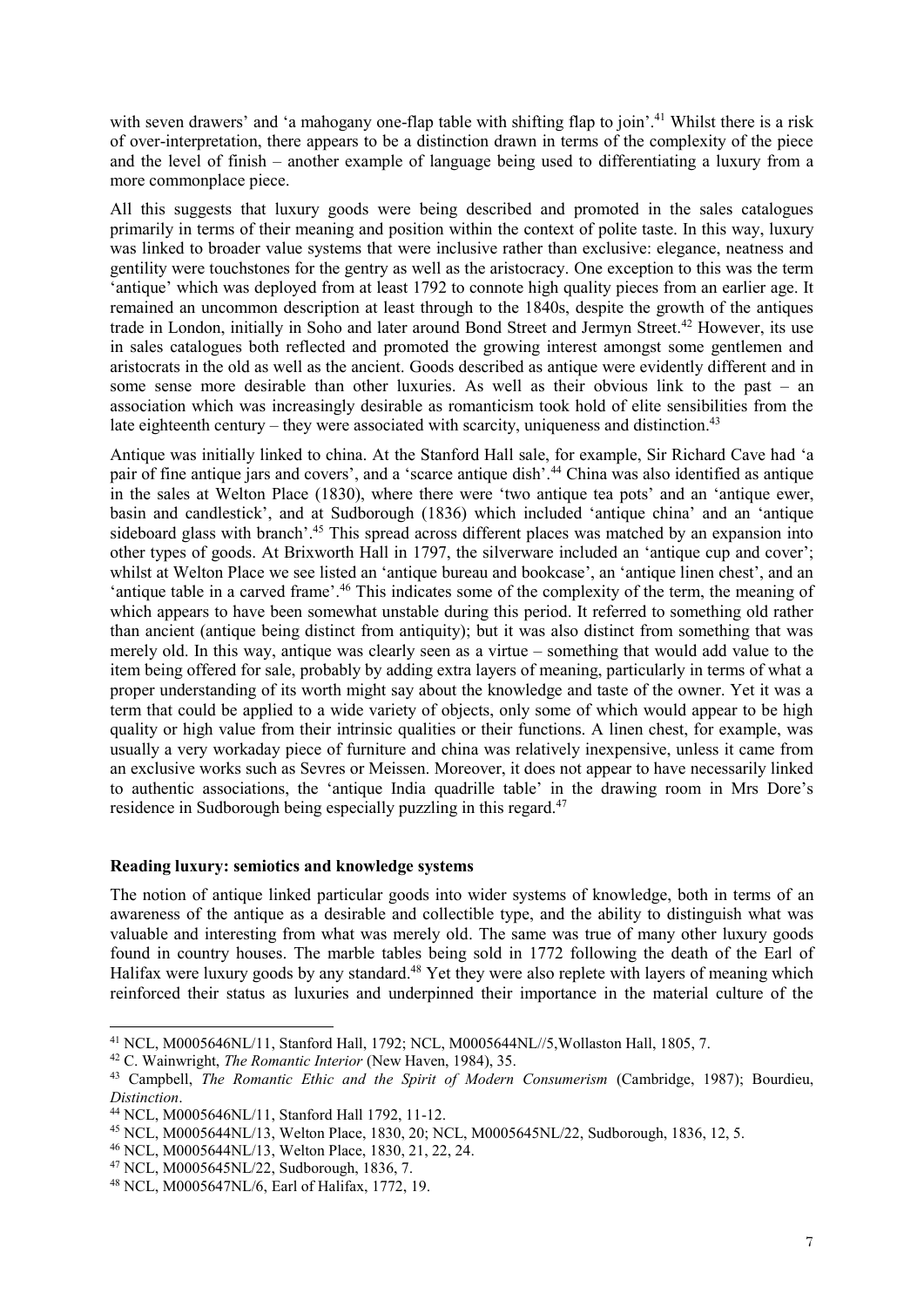country house. Lord Halifax's tables were described in the catalogue merely as 'curious marble slabs', with attention falling instead on their carved and gilded frames. It is possible that the auctioneer failed to recognise the meaning and symbolism of such pieces – their associations with the Grand Tour and a wider European culture of consumption.<sup>49</sup> More likely, he knew these associations were so widely understood amongst his target customers that he felt little need to re-emphasise the point: 'curious' serving to highlight the potential attraction to the cognoscenti.

This tacit linking into broader systems of knowledge is clearer from the ways in which paintings were described. These appeared in significant numbers in around half of the house sales, but the focus in the catalogues was generally on the subject matter. Sometimes this went little further than naming the subject or the genre, but it could involve detailed descriptions of the paintings. Amongst a range of high quality paintings at Kirby Hall in 1772, formerly the seat of Lord Hatton, there was a 'view of Kirby Hall', 'Lord Longer-ville, 3 qrs', 'Queen of Hungary, half-length', 'the Countess of Pembroke, whole length', and 'Lord Strafford, 3 qrs'. Similarly, at Rolleston Hall, there were paintings of 'K. Charles II, 3 quarters', 'Oliver Cromwell, Protector' and 'Lancelot Andrews, Bishop of Chichester'.<sup>50</sup> Much rarer was there any attempt to attribute the paintings to particular artists and thus tap into the semiotic virtuosity of the cognoscenti. The auctioneer organising the Lord Halifax's sale noted that:

'the auctioneer presents his compliments to the pubic in general, and to the lovers of the art of painting in particular, and is very sorry to inform them, that the catalogue of those valuable pieces included in this day and to-morrow's sale, is lost:-- he shall therefore be obliged to leave their merits to be explained by their own beauties, and the discernment of such gentlemen as must be better judges of their real worth, than it's reasonable to suppose the auctioneer himself can be'.<sup>51</sup>

Cox's apology is telling. It protested his own ignorance (whether real and imagined is unclear and, to an extent, unimportant) and declared that *gentlemen*, properly educated in such matters, would be the best judges of the quality, authenticity and value of these luxury goods. He drew on a rhetoric of discernment to place the paintings firmly within wider systems of knowledge whilst offering no pretence of being located within that system himself. Edward, the fifth Lord Leigh, was clearly part of the cognoscente to which Cox was appealing. Bills presented by those supplying him paintings and prints occasionally restricted themselves to descriptions, but much emphasis was placed on the artist. Amongst others, he acquired landscapes by Claude and Woollett, '3 small heads by Figues', a Rembrandt costing 20 guineas and a Steenwyck, also for 20 guineas.<sup>52</sup>

Artwork formed a central part of the material culture of the country house – it was something that visitors expected to see and, indeed, many travelled around country houses with the expressed purpose of viewing the paintings.<sup>53</sup> The cost of paintings or sculptures; the specialist knowledge required to appreciate the skill of the artist; the refined lexicon of description and discernment, and the ability to recognise genuine pieces were all important in distinguishing the elite both as owners and critiques of paintings.<sup>54</sup> Significantly, the ground upon which painting was to be judged was far from stable: tastes changed and artists rose into or fell from favour. Alongside the traditionally favoured genres of family and political portraits, landscapes were increasingly found in country house collections, as were sporting and historical scenes. In the Kirby Hall sale in 1772, there were paintings by several old masters, including Rubens, Van Dyck, Rembrandt, Ruysdael and Brueghel. Some 60 years later, fashions had moved on and the Welton Place catalogue of 1830 listed paintings by Caneletto, Cimarolli, and various English landscape artists including John Wootton, William Anderson and Julius Ibbotson.<sup>55</sup> But new genres did not entirely displace the old: the picture galleries of country houses

<sup>49</sup> See Black, *British Abroad*; Christie, *British Country Houses*, 179-88.

<sup>50</sup> NCL, NCL, M0005646NL/3, Kirby Hall, 1772, 10, 12; NCL, M0005647NL/2, Rolleston Hall, 1801, p.4.

<sup>51</sup> NCL, M0005647NL/6, Earl of Halifax, 1772, 39. Nonetheless, Cox was clearly aware that these pictures would attract considerable attention, so much so that he gave over two days for the sale of the 24 lots.

<sup>52</sup> SCLA, DR18/5/4295, DR18/5/4490, DR18/5/4495. It is unclear to which Claude the bill refers. <sup>53</sup> A. Tinniswood, The *Polite Tourist. A History of Country House Visiting* (London,1998) 91-102

<sup>54</sup> Christie, *British Country Houses*, 179-221.

<sup>55</sup> NCL, M0005646NL/3, Kirby Hall, 1772, 11, 12, 15 (The catalogue does not make clear which Brueghel); NCL, M0005644NL/13, Welton Place, 1830, 19-20.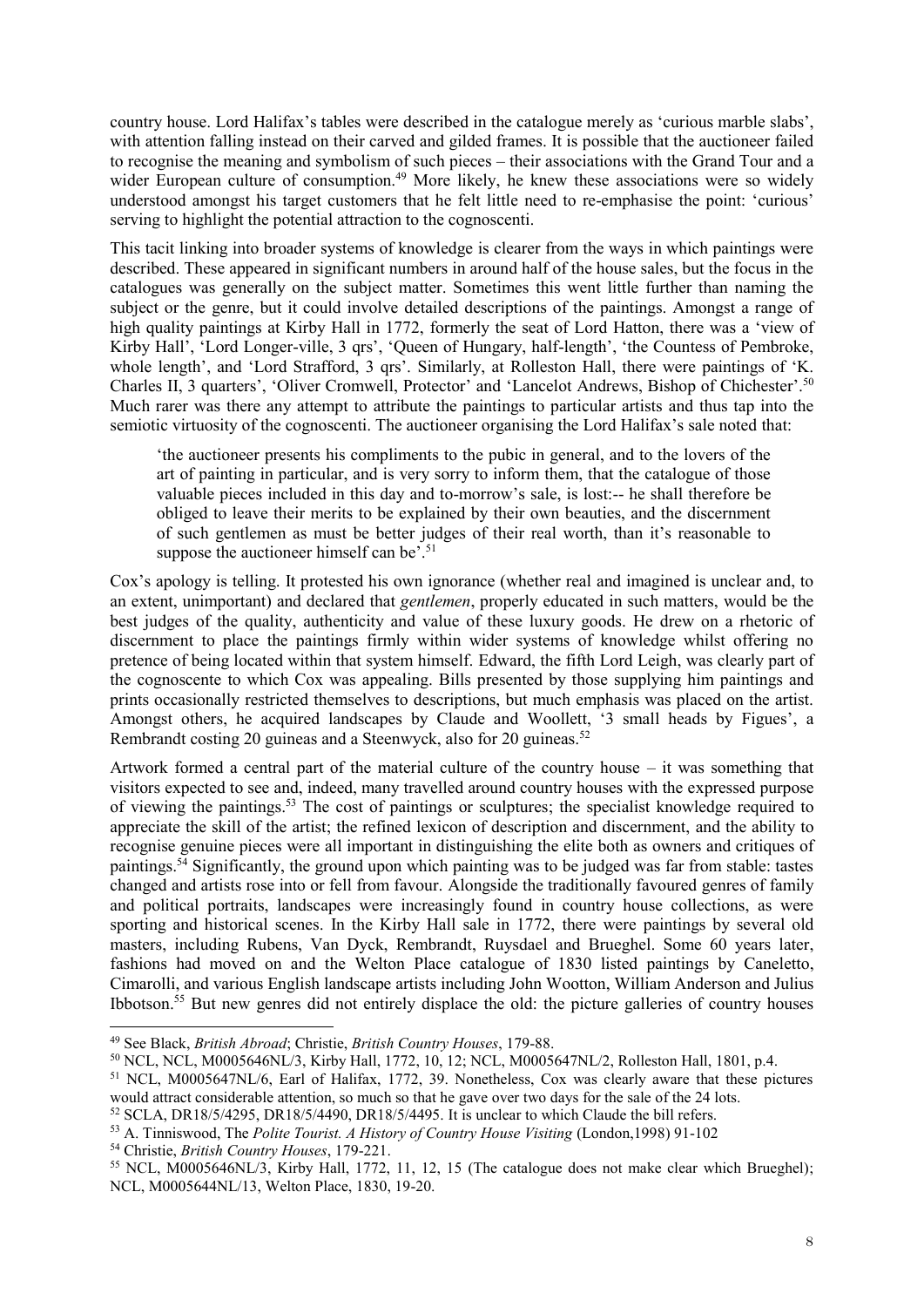formed palimpsests as new artists and paintings were added to existing collections. At Welton Place, there newer landscapes were set alongside older masterpieces by Rubens, Claude, Wouwerman, Patel and Pynacker. Most of these were hung together in the drawing room, with smaller collections in the dining room and hall. Elsewhere, paintings were assembled in galleries, creating displays that linked them, together with other pieces of artwork, to the world of collecting and thus to the need for specialised knowledge and language in order to consume in an appropriate manner.

Collecting forms the most obvious and in some ways exclusive form of knowledge system linked to luxury consumption. A true collection required both knowledge of the categories that linked and subdivided genres, and a set of contacts that might be drawn upon to acquire the item themselves.<sup>56</sup> Edward Leigh clearly possessed both and put them to good effect when assembling his library in the 1760s. He drew mostly upon four London booksellers: James Fletcher at St Pauls, Thomas Payne at St Martin in the Fields, James Robson on New Bond Street, and Paul Valient. As the addresses suggest, these tradesmen were rather different from one another and there was some specialisation of provision: Payne tended to supply histories and classic texts, some in Latin; Fletcher sold scientific and religious books, and Valient sent folio editions of prints.<sup>57</sup> These were men upon whom Lord Leigh could rely to source sought-after volumes and to take the initiative when the occasion arose. Thus we see Payne writing that: 'I have made bold to send yr Lord<sup>p</sup> Dionysius and Juston', adding that 'they are good copies but if not approved of, shall be taken again'. <sup>58</sup> That these volumes were evidently seen as useful additions to a noble library is significant since Edward was concerned with assembling collection of books that reflected his learning as well as his status as a peer of the realm. Indeed, mathematical and scientific books formed a major element of his purchases. There were practical texts such as Cooper's Anatomy, Cheselden's Anatomy, 'Cowper on the Muscles'; more metaphysical volumes, including Scheuchzer's 'Physica Sacra', and an impressive 113 volumes of L'Academie de Sciences bound in morocco leather which cost him £105.<sup>59</sup> Both in the bills and the library at Stoneleigh Abbey, these books were accompanied by a range of scientific instruments, including thermometers, barometers, hygrometers, and globes. These formed part of a collection that reflected and proclaimed his status as a man of learning, as well as providing a resource through which to refine his knowledge and polish his language for 'polite conversation in the age of the virtuosi'.<sup>60</sup> However, these were luxuries not only in their connection with systems of knowledge, but also in their intrinsic material qualities. The globes were ornamented with silvered meridians, 'neat mahogany frames' and clawed feet, and all the books were luxuriously bound and lettered – an exercise which could often cost as much as the text itself.<sup>61</sup>

Not every country house was associated with the culture of collecting. From the sale catalogues, only a handful appear to have had what might be termed collections. At Welton Place there were six glass cases containing stuffed birds (including a curlieu, goshawk and ptarmigan) which might be seen as part of a growing taste for England's natural history. Another assemblage which looked forward to the Victorian fascination with natural science was the 'collection of butterflies in a japanned frame, glazed', rather curiously located in the drawing room of Rolleston Hall where it may have acted as a conversation piece. This appears to be a one-off rather than part of a larger set of specimens, but it reflected a broader interest in science as the sale also included a reflecting telescope, microscope, camera obscura, hydrostatic balance, refracting telescope, and pairs of globes – all found in the hall.<sup>62</sup> The butterflies might be appreciated for their aesthetic qualities, but this equipment required specialist knowledge to put it to good use. These were luxuries of a very particular kind and would appeal only to a small set of potential consumers. Rather more accessible was the small collection of snuff boxes which formed five lots in the 1823 sale at Stamford Baron – a popular item to collect, especially

<sup>56</sup> J. Brewer, *Pleasures of the Imagination: English Culture in the Eighteenth Century* (Chicago, 1997), 201-87, 427-92.

<sup>57</sup> See, for example, SCLA, DR18/5/4440, DR18/5/4384, DR18/5/4202.

<sup>58</sup> SCLA, DR18/5/4452.

<sup>59</sup> SCLA, DR18/5/4486, DR18/5/4482, DR18/5/4488.

<sup>60</sup> Reid, 'Proto-bibliophiles', p.34.

 $61$  See J. Stobart, 'Gentlemen and shopkeepers: supplying the country house in eighteenth-century England', *Economic History Review*, 64 (2011), 885-904.

<sup>62</sup> NCL, M0005647NL/2, Rolleston Hall, 1801, 21, 14.